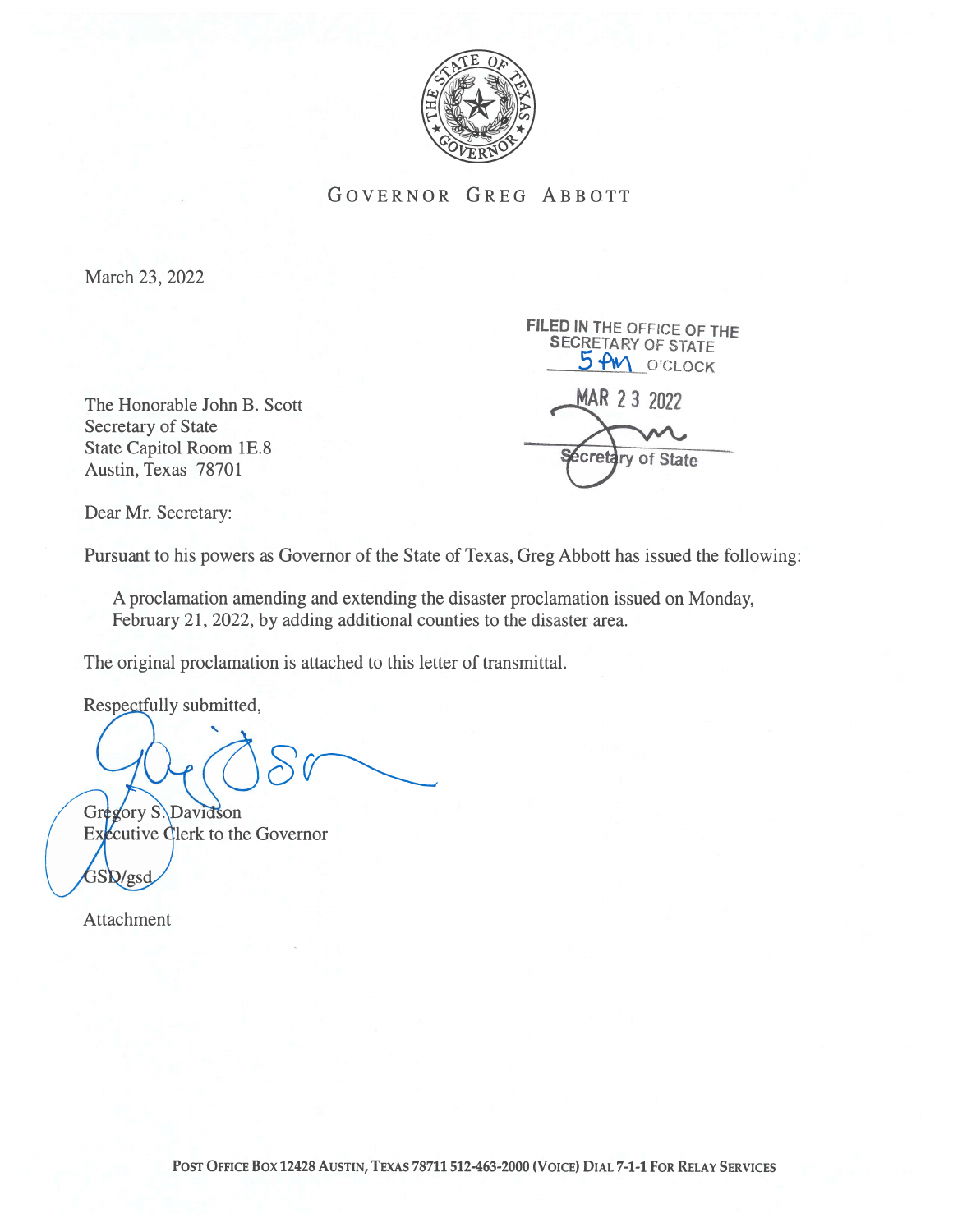## PROCLAMATION BY THE Governor of the State of Texas

## TO ALL TO WHOM THESE PRESENTS SHALL COME:

WHEREAS, I, GREG ABBOTT, Governor of the State of Texas, issued a disaster proclamation on February 21, 2022, certifying that exceptional drought conditions posed a threat of imminent disaster in Andrews, Angelina, Archer, Armstrong, Atascosa, Bailey, Baylor, Borden, Bosque, Bowie, Brewster, Briscoe, Brown, Callahan, Cameron, Camp, Carson, Cass, Castro, Cherokee, Childress, Clay, Coke, Coleman, Collin, Collingsworth, Comanche, Cooke, Coryell, Cottle, Crosby, Culberson, Dallam, Dawson, Deaf Smith, Delta, Denton, Dickens, Dimmit, Donley, Duval, Eastland, Erath, Fannin, Fisher, Floyd, Foard, Franklin, Frio, Gaines, Garza, Gray, Grayson, Hall, Hamilton, Hansford, Hardeman, Harrison, Hartley, Haskell, Hemphill, Hidalgo, Hill, Hood, Hopkins, Houston, Howard, Hunt, Hutchinson, Jack, Jeff Davis, Johnson, Jones, Kaufman, Kent, King, Knox, Lamar, Lamb, Lampasas, La Salle, Lipscomb, Live Oak, Loving, Lubbock, Lynn, Marion, Martin, Maverick, McLennan, McMullen, Midland, Mills, Mitchell, Montague, Moore, Morris, Motley, Nacogdoches, Nolan, Ochiltree, Oldham, Palo Pinto, Panola, Parker, Parmer, Pecos, Potter, Presidio, Rains, Randall, Red River, Reeves, Roberts, Rockwall, Runnels, Rusk, San Augustine, San Saba, Scurry, Shackelford, Shelby, Sherman, Somervell, Stephens, Sterling, Stonewall, Swisher, Tarrant, Taylor, Terrell, Terry, Throckmorton, Titus, Upton, Val Verde, Van Zandt, Ward, Webb, Wheeler, Wichita, Wilbarger, Winkler, Wise, Young, and Zavala counties; and

WHEREAS, those same conditions continue to exist in these and other counties in Texas;

NOW, THEREFORE, in accordance with the authority vested in me by Section 418.014 of the Texas Government Code, I do hereby renew the disaster declaration issued on February 21, 2022, and declare a disaster in these additional counties: Bee, Blanco, Burnet, Cochran, Dallas, Edwards, Ellis, Gillespie, Hale, Hockley, Jefferson, Karnes, Kendall, Liano, Orange, Real, Upshur, Uvalde, Wood, and Yoakum counties.

Pursuant to Section 418.017 of the code, I authorize the use of all available resources of state government and of political subdivisions that are reasonably necessary to cope with this disaster.

Pursuant to Section 418.016 of the code, any regulatory statute prescribing the procedures for conduct of state business or any order or rule of a state agency that would in any way prevent, hinder, or delay necessary action in coping with this disaster shall be suspended upon written approval of the Office of the Governor. However, to the extent that the enforcement of any state statute or administrative rule regarding contracting or procurement would impede any state agency's emergency response that is necessary to protect life or property threatened by this declared disaster, I hereby authorize the suspension of such statutes and rules for the duration of this declared disaster.

In accordance with the statutory requirements, copies of this proclamation shall be filed with the applicable authorities.

> FILED IN THE OFFICE OF THE SECRETARY OF STATE SECRETARY OF STATE NAR 2 3 2022